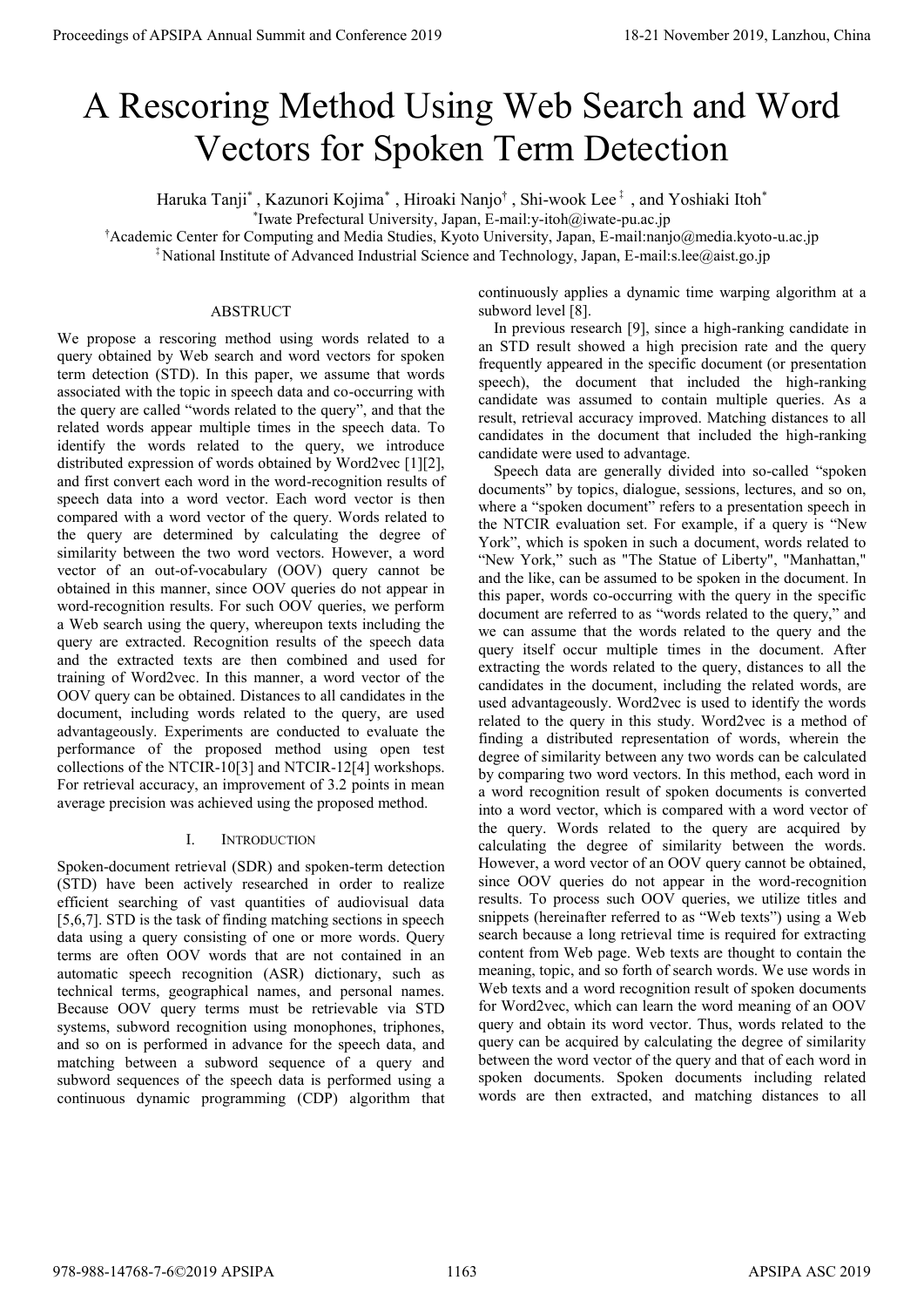candidates in those spoken documents are used advantageously according to the frequency of occurrence of the related words. Results of experiments are used to evaluate the proposed method using open test collections distributed from the National Institute of Informatics (NII) for STD evaluation in the NTCIR workshops.

Section 2 describes the proposed method, followed by the document priority method [9], in detail. Section 3 describes the evaluation experiment of the proposed method, and compares the results with previous research. Section 4 presents our conclusion.

## II. PROPOSED METHOD

#### *A. Related Work*

We briefly described a related work on a document priority method [9], and mentioned the factor of a high-ranking candidate. As described in the Introduction, it is assumed that the document that includes the high-ranking candidate contains multiple queries. Let the spoken document be  $\Omega_i(A, B, C, ...)$ . For example, if the highest-ranking candidate is included in spoken document A, there is a high possibility that spoken document A contains multiple queries. Therefore, rescoring is performed on the matching distances to the lower-ranking candidates in spoken document A using the distance to the high-ranking candidate in accordance with the Equation (1) below.  $\alpha$  represents a weighting coefficient  $(0 \le \alpha \le 1)$ . Let  $D(\Omega_i, k)$  be the matching distance when the *j*th candidate of spoken document  $\Omega$  is ranked as  $k$ -th in  $\Omega$ . The rescored distance  $D'(\Omega_i, k)$  is obtained by linearly combining the original matching distance  $D(\Omega_i, k)$  with the average distance of the top T ranked candidates in spoken document  $\Omega$ .

$$
D^{t}(\Omega_{j},k) = \alpha D(\Omega_{j},k) + (1-\alpha) \frac{1}{T} \sum_{t=1}^{T} D(\Omega_{j},t) \qquad (1)
$$

### *B. Proposed Rescoring Method Using Web Search and Word Vectors*

Next, the proposed rescoring method is described. The proposed method is composed of six procedures, as described in Fig. 1.

Step 1: Pre-processing of spoken documents

Spoken documents are recognized by using a word-based ASR in advance. Given a query, the query and spoken documents are compared using CDP that applied DTW continuously at a subword-level in order to process the case of an OOV query, and candidates are outputted in order of matching distances. This retrieval result denotes baseline. The proposed method is then applied to this result.

Step2: Acquisition of Web texts

To deal with an OOV query by using Word2vec, a Web search is performed using a query, and the Web texts that include the query are extracted from the top S search results. Word2vec are trained with these Web texts (Step 3). If a



Fig. 1 Proposed Method

query contains an OOV word, a word vector of the OOV word cannot be obtained, because OOV queries do not appear in recognized texts of the spoken documents described above. To reduce extraction time for Web texts, only the title and snippet are used in the Web search results, and the value of S is limited to 100 in this paper.

Step 3: Word2vec

The recognized text of the spoken documents and the Web texts are used for training Word2vec, and word vectors for all words that have appeared are obtained. By learning the Web texts, semantic information for the query can be complemented, and the degrees of relevance (cosine similarity) between the words can be computed more accurately. The CBoW (continuous bag of words) model was used for fast training in this paper.

Step 4: Extract related words

Word vectors of each word in the spoken documents and the query are computed in Step 3, and all similarities among them are also computed to obtain multiple related words. Related words are limited to only nouns in this paper, because nouns are thought to be more suitable for this purpose. The top  $N(=100, 200, \dots, 500)$  nouns with high degrees of similarity are extracted, and set as candidates for words related to the query. As shown in [9], the top candidates in the retrieval results show high precision rates, and the spoken document that includes the top candidates has a high possibility of including the query. A word related to the query is therefore likely to appear in the spoken document that includes the top candidates. For example, if a query is "speech recognition" that is spoken in document A, it can be assumed that words related to "speech recognition," such as "decoder" and "acoustic model," are also spoken in document A. Such related words are considered to characterize words around the query. We use tf-idf (term frequency - inverse document frequency) for determining the rank of  $N$  candidates for the related word. A single word that shows the highest tf-idf is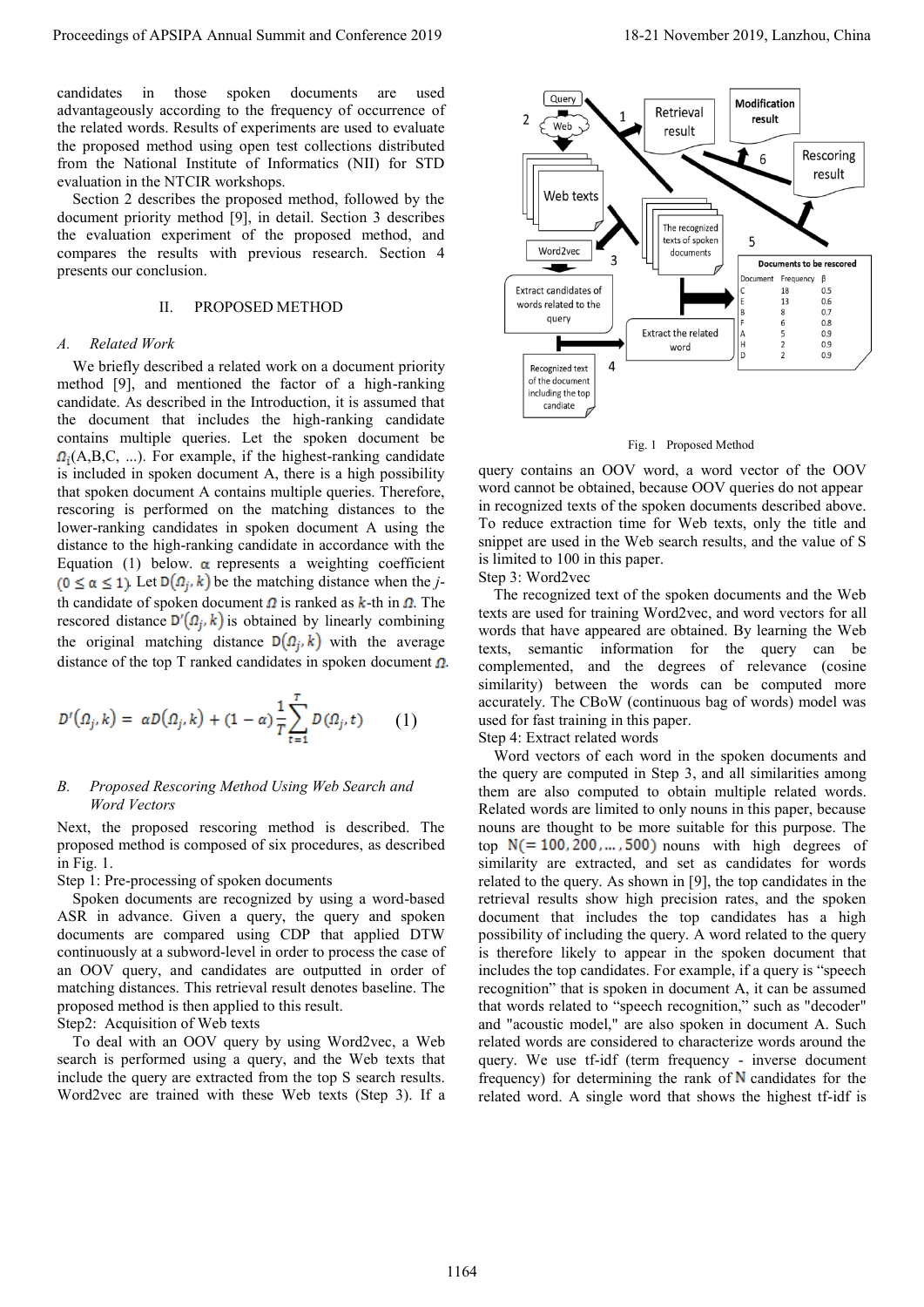treated as the word related to the query in this paper. The case of related words with more than one word is a topic for future research.

Step 5: Rescoring for spoken documents, including related word

In spoken documents that include the related word, the frequency of the related word corresponds to the likelihood that the query is included in the spoken documents. Multiple spoken documents that include the related word are identified by searching the recognition results of spoken documents for the related word. The amount of rescoring is determined by the frequency of the related word in each identified spoken document. Rescoring is performed for all candidates in the identified spoken documents so that a matching distance is reduced by Equation (2). When  $D(\Omega_j, k)$  represents the matching distance to the *j*-th candidate at the *k*-th rank in spoken document  $\Omega$ , new  $D(\Omega_i, k)$  represents the rescored matching distance. The coefficient β is a rescoring parameter that minimizes the original matching distance, and is determined by stepwise variation from 0.5 to 0.9, according to the frequency of the related word in this paper.

$$
newD(\Omega_j, k) = \beta \times D(\Omega_j, k) \tag{2}
$$

Although the rank of each candidate in spoken document  $\Omega$ , which includes the related word, is the same, the distances in spoken document  $\Omega$  are reduced, and the distances in other spoken documents are not changed. As the result, the ranks of the candidates in spoken document  $\Omega$  become higher. Step 6: Modification

Although a spoken document that includes a related word is extracted in Step 5, a spoken document that does not include a query might also be extracted. In such a case, rescoring has not been performed correctly, and retrieval accuracy is degraded. Therefore, the distance obtained by Equation (2) is modified by combination with the original matching distance. Modification is performed by Equation (3).  $\gamma$  represents the weighting coefficient  $(0 \le \gamma \le 1)$  in the modification. The matching distance  $newD'(\Omega_i, k)$  after modification is obtained by linearly combining the matching distance new  $D(\Omega_i, k)$  that had been obtained by Equation (2) with the original matching distance  $D(\Omega_i, k)$ .

$$
newD'(\Omega_j, k) =
$$
  
\n
$$
\gamma \times newD(\Omega_j, k) + (1 - \gamma) \times D(\Omega_j, k)
$$
\n(3)

#### III. EVALUATION EXPERIMENTS

#### *A. Experimental Conditions*

For acoustic and language model training, we used 1,255 presentation speeches (totaling approximately 287 h, with approximately 14 min per speech) included in the Corpus of Spontaneous Japanese (CSJ) [10]. We used a DNN-HMM hybrid speech recognizer, a triphone acoustic model

composed of a left-to-right HMM composed of three states, and tied-state triphone models with 3238 states and 32 mixtures per state. Input feature vectors were extracted under the conditions shown in Table I. Five frame-feature vectors were added before and after the current frame as feature vectors for the DNN. The DNN was trained using a 1,320 dimensional feature vector under the conditions shown in Table II. Alignments between speech signals and each state were obtained from the results of forced alignment. Word trigrams were used for language models. We used the Kaldi toolkit [11] for word based speech recognition. All spoken documents were transformed into triphone sequences after word recognition using a DNN–HMM-based Kaldi toolkit. The triphone sequences were disassembled into state sequences, and an acoustic distance [8] between the states was used as a local distance. After converting the query to a state sequence via a triphone sequence, continuous DP (CDP: Continuous Dynamic Programming) was applied to perform matching between a state sequence of the query and state sequences of the spoken documents. Proceedings of APSIPA Annual Summit at China 2018<br>
Horses and Summit and Summit and Summit and Summit and Summit and Summit and Summit and Summit and Summit and Summit and Summit and Summit and Summit and Summit and Summi

## TABLE I Conditions for Feature Extraction

| Feature parameter | 120 dimensions (dim)<br>FBANK $(40 \text{ dim})$ + Delta-FBANK $(40 \text{ dim})$ +<br>Delta-Delta-FBANK (40 dim) |
|-------------------|-------------------------------------------------------------------------------------------------------------------|
| Window length     | $25 \text{ ms}$                                                                                                   |
| Frame shift       | $10 \text{ ms}$                                                                                                   |

| Number of nodes         |                 | Input layer: 1,320<br>Hidden layer: 2,048<br>Output layer: 3,238 |
|-------------------------|-----------------|------------------------------------------------------------------|
| Number of hidden layers |                 | 5 layers                                                         |
| <b>RBM</b>              | Learning Rate   | 0.004                                                            |
|                         | Momentum        | 0.9                                                              |
|                         | Mini-batch Size | 256                                                              |
|                         | Epoch           | 10                                                               |
| <b>DNN</b>              | Learning Rate   | 0.007                                                            |
|                         |                 | (When recognition rate is lower)                                 |
|                         |                 | than in previous epoch, it is                                    |
|                         |                 | reduced by half)                                                 |
|                         | Mini-batch Size | 256                                                              |
|                         | Epoch           | 30                                                               |

#### TABLE II Conditions for DNN

TABLE III Two Open Test Collections

|                     | NTCIR-10                                         | NTCIR-12                                          |
|---------------------|--------------------------------------------------|---------------------------------------------------|
| Spoken<br>documents | 104 presentations,<br>29 h.<br>40,746 utterances | 98 presentations,<br>27.5 h,<br>37,782 utterances |
| Ouery sets          | Formal run: 100                                  | Formal run: 100                                   |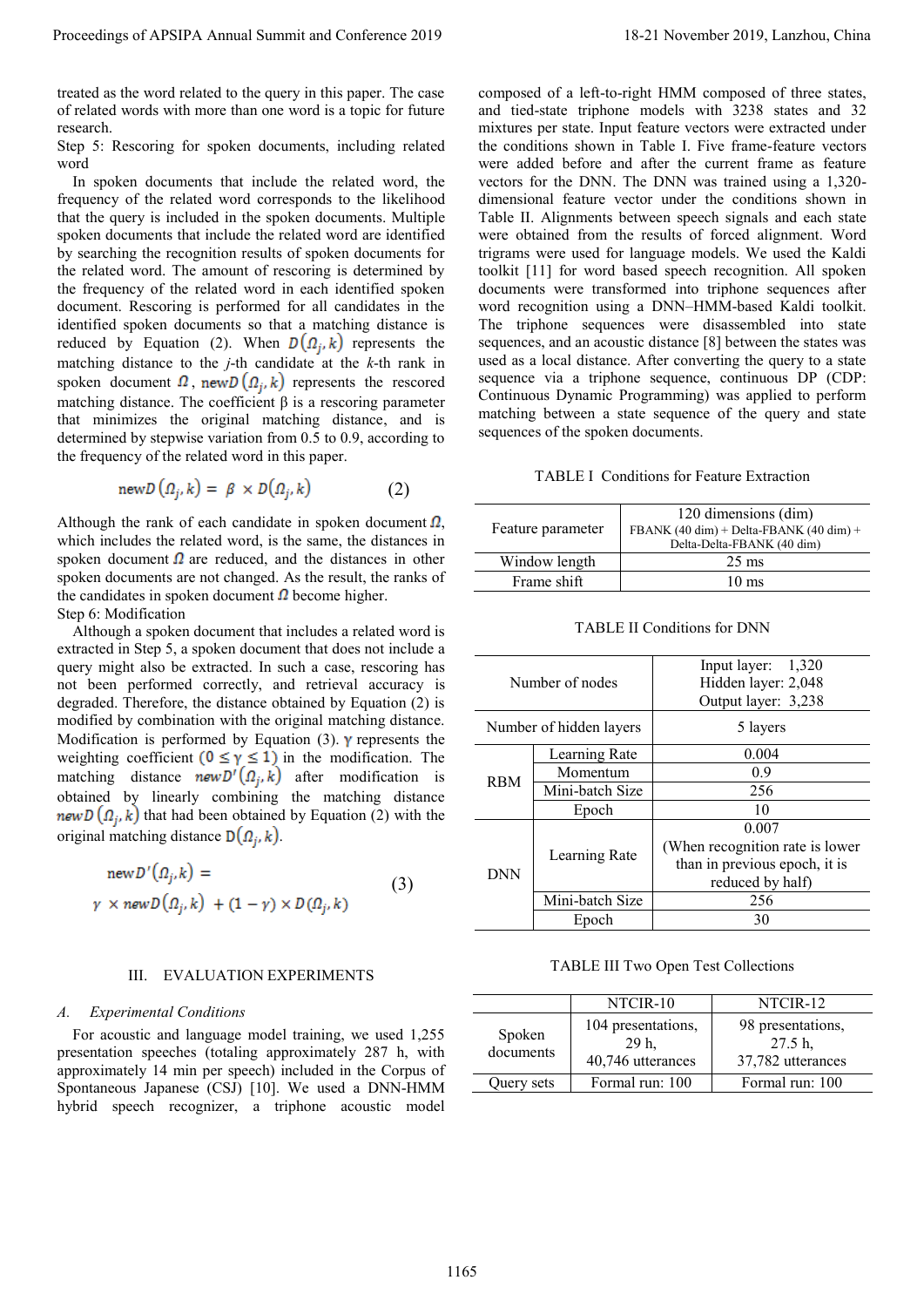

Fig. 2 Retrieval Accuracy of Each Method

# *B. Test Collections*

To evaluate the retrieval accuracy of the proposed method, we used the two open test collections that were used in the NTCIR-10 workshop and the NTCIR-12 workshop [3,4]. As shown in Table III , the test collection of NTCIR-10 contained 29 h of presentation speeches and 100 query terms in a formal run set. The test collection of NTCIR-12 contained 27.5 h of presentation speeches and 113 query terms in a formal run set (single-term). We used mean average precision as a measure of retrieval accuracy. Crossvalidation between two test sets was performed in order to determine the parameters  $\gamma$  and N. As described in Section 2.2, the parameter β was tested from 0.5 to 0.9 for each step of 0.1, and S was set to 100.

## *C. Results*

We show the results when applying the proposed method described in Section II.B. In comparison with the baseline, the average improvement of the retrieval accuracy was 3.7 points in MAP for NTCIR-10 and NTCIR-12. When omitting step 6, the average improvement was only 1.6 points. The retrieval accuracy was highest at  $N = 300$ . In this case, the average processing time for a query in NTCIR-10 and NTCIR-12 was 2.8 second, which is thought to be a practical processing time.

We compared the proposed method with the previous method described in Section II.A and the method combining both methods. The results are shown in Fig. 2. Pre+Pro in the figure denotes the result from combining the two methods, in which the previous method was applied followed by the proposed method. Mean average precision (MAP) and the parameters were obtained by cross-validation between NTCIR-10 and NTCIR-12 test sets. Parameters that showed the best MAP for NTCIR-10 were used to obtain MAP for NTCIR-12, and vice versa. The baseline denotes the results without applying the rescoring methods. MAP was improved for both test sets by the proposed method and the previous method, compared with baseline accuracy. The proposed method improved retrieval accuracy by an average of 0.5 points in MAP in comparison with the previous method.

When combining the two methods in comparison with the baseline, the average improvement in MAP for the two test sets was 3.6 points in previous+proposed, and 4.6 points in proposed+previous, which achieved the highest retrieval accuracy by using the proposed method followed by the previous method. The proposed method using the related words had an additional effect on the result of the previous method, which prioritized high-ranked candidates, because both methods utilized different characteristics of language information.

The parameters with the highest retrieval accuracy in previous+proposed were  $\gamma = 0.1$ , N = 400 in NTCIR-10, and  $\gamma$  $= 0.5$ ,  $N = 300$  in NTCIR-12, respectively. There was a difference in parameter γ. Although there was almost no difference in N, the difference in  $\gamma$  was substantial. If  $\gamma$  could be set more appropriately, retrieval accuracy might potentially be improved more.

When analyzing each query, average precision (AP) of a query for the term, "articulation" (OOV), improved by 21.4 points (67.7% $\rightarrow$ 89.1%). On the other hand, a word related to "articulation" was "pronunciation" ("hatsuon" in Japanese); multiple occurrences of the word "pronunciation" appeared in the spoken document that included the term "articulation." The reason is that there were many articles that explained the meaning of the word "articulation" in the Web texts. In this case, the related word worked well. The AP of a query for another term, "API," decreased by 16.6 points (36.1%  $\rightarrow$ 19.5%), and a word related to "API" was "specification" ("*siyou*" in Japanese). Although there were many articles written about API specifications in the Web texts, the term "specification" did not appear at all in the spoken document that included the term "API." We could not confirm which queries tended to improve retrieval accuracy at this time, and this remains a topic for future research. Proceeding of APSIPA Annual Summit at the forest of APSIPA Annual Summit and Summit and Summit and Summit and Summit and Summit and Summit and Summit and Summit and Summit and Summit and Summit and Summit and Summit and S

### IV. CONCLUSION

We have proposed a rescoring method that identifies a word related to a query using Web search and a word vector for STD. Distances to all candidates in the spoken documents that include the related word are used advantageously in the proposed method. The proposed method improved retrieval accuracy by 3.2 points in MAP, thus confirming its effectiveness. The retrieval accuracy was further improved by 1.4 points in MAP by using the proposed method followed by the previous method, thereby achieving a cumulative improvement of 4.6 points in MAP. The effectiveness of combining both the proposed method and the previous method could also be confirmed.

In the future, we hope to automatically determine parameters in the proposed method, such as the rescoring coefficient β and the number of related words N. In addition, we will evaluate other methods for extracting more appropriate words related to the query using such as BERT [12], and so on.